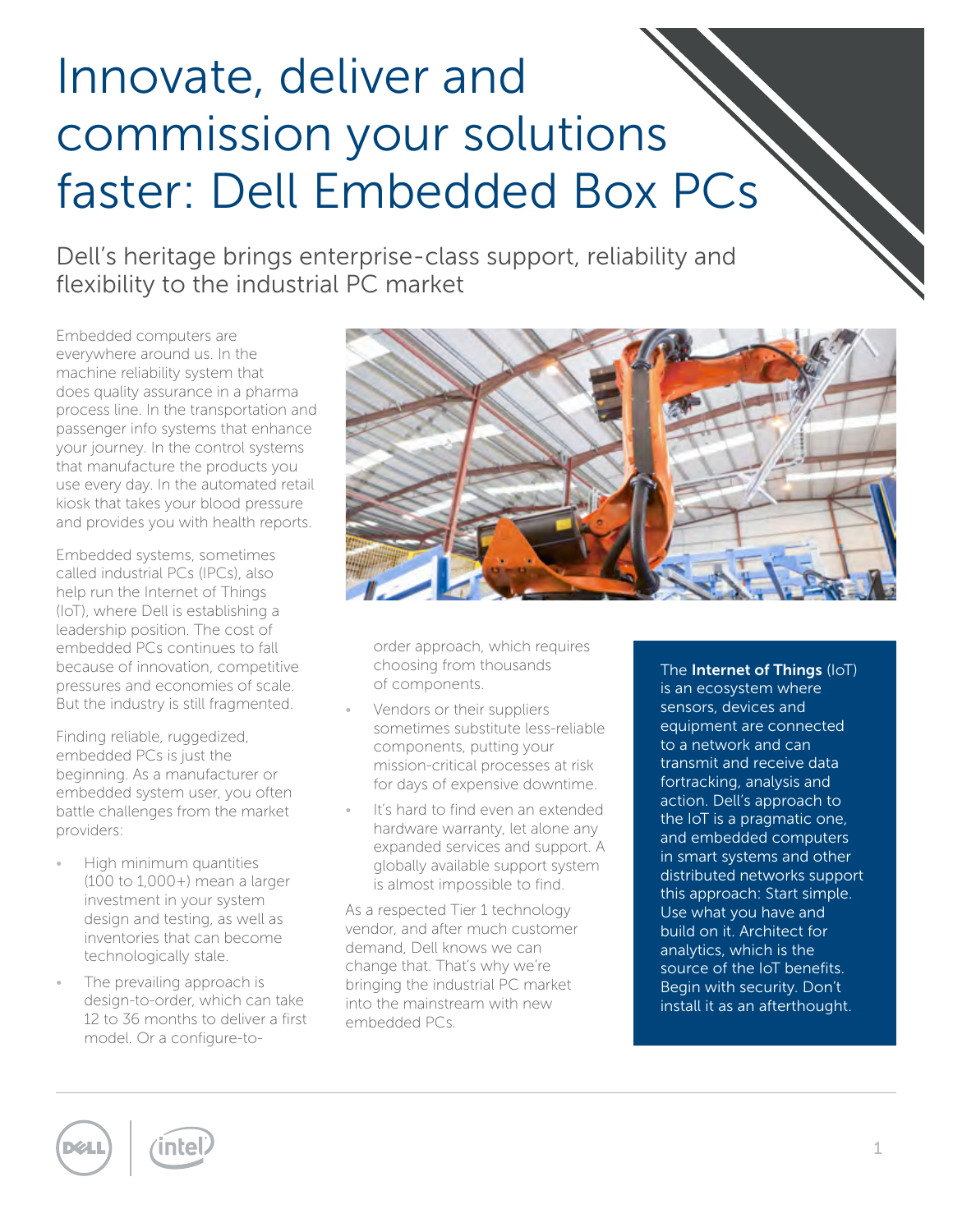#### Here's what fanless, embedded computers look like.







## Introducing the Dell Embedded Box PCs 3000 and 5000

Embedded computers must run reliably 24x7 for extended deployments, and withstand higher and lower temperatures than ordinary PCs. Industrial, telecom, vehicular and other settings can bring high amounts of shock, vibration, moisture and high electromagnetic radiation.

Dell has almost 10 years' engineering experience in rugged devices. Dell Embedded Box PCs are fanless, highly reliable devices that can be used "headless" or with a keyboard, mouse and monitor. Flexible and powerful, with many input/output options, they run on powerful

dual-core Intel® processors, which allow them to perform analysis, control and data aggregation and graphical display at the edge of the network. They communicate securely with back-end or closed-loop control systems.

| Specifications for Dell Embedded Box PCs - Available Summer 2016 (unless noted) |                                                                                                                                                                                                                                                               |                                             |                                                                                                                                                                                                                                                                              |  |
|---------------------------------------------------------------------------------|---------------------------------------------------------------------------------------------------------------------------------------------------------------------------------------------------------------------------------------------------------------|---------------------------------------------|------------------------------------------------------------------------------------------------------------------------------------------------------------------------------------------------------------------------------------------------------------------------------|--|
| Min operating<br>temperature range:                                             | $0^\circ - 50^\circ C$                                                                                                                                                                                                                                        |                                             |                                                                                                                                                                                                                                                                              |  |
| Designed to meet:                                                               | MII-STD-810G                                                                                                                                                                                                                                                  |                                             |                                                                                                                                                                                                                                                                              |  |
| <b>Mounting options:</b>                                                        | DIN-rail, VESA, wall mount                                                                                                                                                                                                                                    |                                             |                                                                                                                                                                                                                                                                              |  |
| <b>Operating systems:</b>                                                       | Microsoft Windows 7 Pro, Windows 7 Embedded, Ubuntu desktop.<br>Available later in 2016: Windows 10 Pro, Windows 10 IoT Enterprise LTSB.                                                                                                                      |                                             |                                                                                                                                                                                                                                                                              |  |
| <b>Dell Embedded</b>                                                            | Optimized for I/O scalability                                                                                                                                                                                                                                 | <b>Dell Embedded</b>                        | Optimized for small-footprint areas                                                                                                                                                                                                                                          |  |
| <b>Box PC 5000</b><br><b>Specifications</b>                                     | For high-bandwidth industrial PC and IoT<br>uses (multi-HD video streaming apps, high<br>frequency sensor data sources) such as<br>manufacturing, automation control,<br>healthcare, telecom and datacom PCs. Two<br>PCI/PCIe card slots for added functions. | <b>Box PC 3000</b><br><b>Specifications</b> | For space-constrained industrial PC and IoT<br>uses requiring rich embedded I/O and<br>extended operating specifications, such as<br>traffic control, in-vehicle, retail, kiosk and<br>vending PCs. The Intel® Atom® processors<br>support low energy with high performance. |  |
| CPU:                                                                            | Intel® Core™ i3, i5, i7 and Celeron®                                                                                                                                                                                                                          | CPU:                                        | Intel® Atom® E3800 series                                                                                                                                                                                                                                                    |  |
| Memory:                                                                         | DDR4 type; either 4GB (1x 4GB), 8GB (2x)<br>4GB or 1x 8GB), or 16GB (2x 8GB)                                                                                                                                                                                  | Memory:                                     | DDR3L type; either 4GB (1x 4GB) or 8GB<br>(2x 4GB or 1x 8GB)                                                                                                                                                                                                                 |  |
| Storage:                                                                        | Solid state drive options; 2x SATA HDD/SSD;<br>1x m.2 SSD (carrier required)                                                                                                                                                                                  | Storage:                                    | Solid state drive options; 1x SATA HDD/SSD;<br>1x m.2 SSD (carrier required)                                                                                                                                                                                                 |  |
| Input/Output:                                                                   | Gigabit Ethernet: 2x RJ-45                                                                                                                                                                                                                                    | Input/Output:                               | Gigabit Ethernet: 2x RJ-45                                                                                                                                                                                                                                                   |  |
|                                                                                 | 4x USB2, 4x USB3                                                                                                                                                                                                                                              |                                             | 4x USB2, 1x USB3                                                                                                                                                                                                                                                             |  |
|                                                                                 | Serial interfaces: 4x RS-232/422/485<br>(set by BIOS)                                                                                                                                                                                                         |                                             | Serial Interfaces: 3x RS-232/422/485<br>(set by BIOS)                                                                                                                                                                                                                        |  |
|                                                                                 | GPIO: 16-bit                                                                                                                                                                                                                                                  |                                             | Wireless: Mini PCIe, Wi-Fi, WLAN+BT-LE,                                                                                                                                                                                                                                      |  |
|                                                                                 | Wireless: Mini PCIe, Wi-Fi, WLAN+BT-LE,<br><b>WWAN</b>                                                                                                                                                                                                        |                                             | <b>WWAN</b><br>Other: CAN bus option, Bluetooth option                                                                                                                                                                                                                       |  |
|                                                                                 | Other: CAN bus option, Bluetooth option via<br>WLAN; parallel via PCIe card                                                                                                                                                                                   |                                             | via WLAN                                                                                                                                                                                                                                                                     |  |
| Video:                                                                          | Three simultaneous displays: 2x DP 1.2 (with<br>support for passive HDMI/DVI adapters),<br>HDMI 1.4, VGA. Available later in 2016:<br>optional discrete graphics card.                                                                                        | Video:                                      | Two simultaneous displays: 1x DP 1.2 (with<br>support for passive HDMI/DVI adapters), VGA                                                                                                                                                                                    |  |
| <b>Expansion:</b>                                                               | Two PCI/PCIe slots: riser card options:<br>$2x$ PCI or $1x$ PCI + $1x$ PCI e $x$ 16                                                                                                                                                                           | <b>Expansion:</b>                           | None                                                                                                                                                                                                                                                                         |  |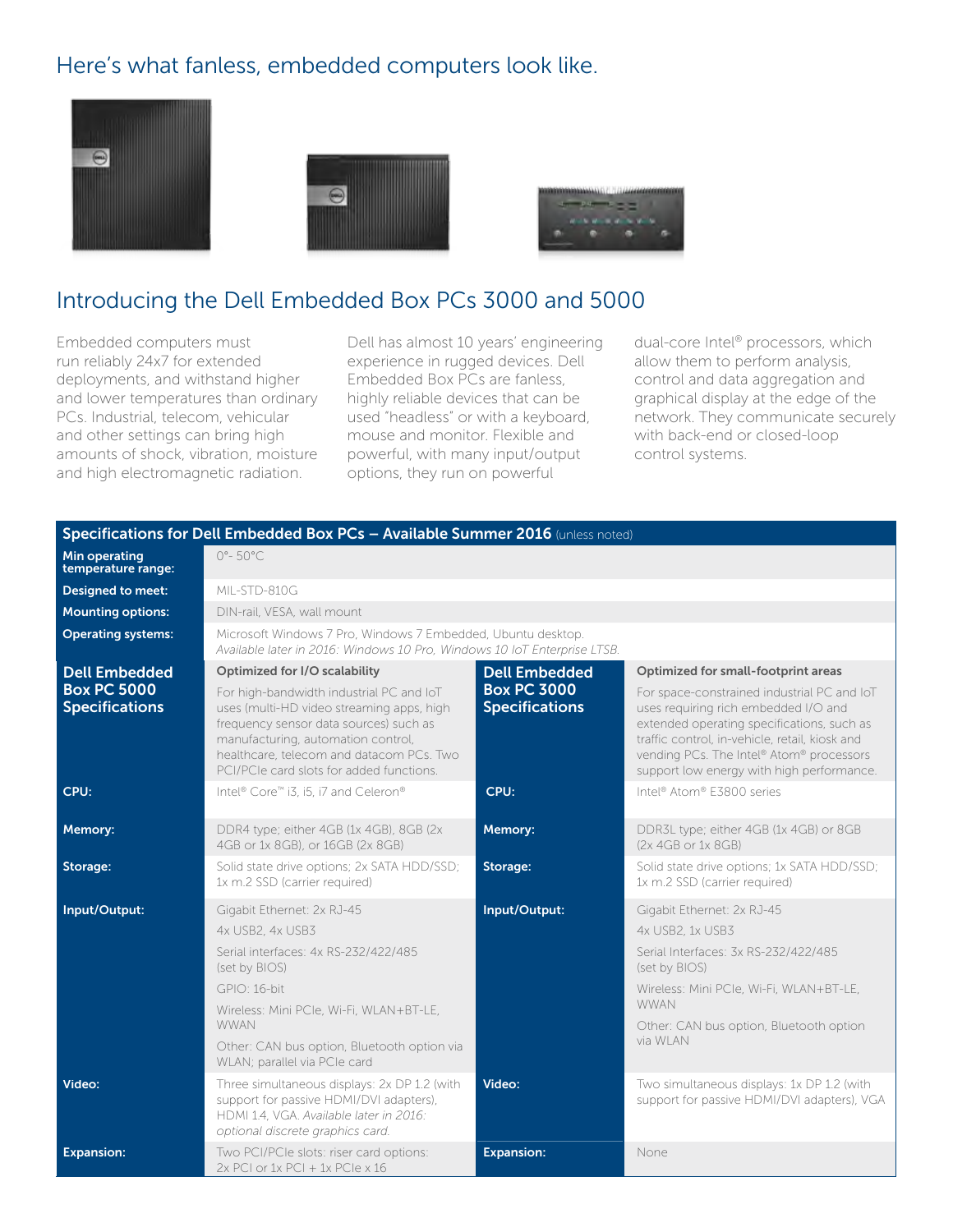#### Dell brings its heritage as a Tier 1 vendor to embedded systems

In addition to reducing your speed to market from months to weeks, Dell brings the benefits of enterpriseclass lifecycle, stability, service and support to industrial PCs. Get closer to the benefits of a single-source supplier relationship.

#### Create the systems and end-points that best fit your use case

Dell can provide a complete ecosystem for your embedded PC. From our top-rated IT security portfolio, to cloud asset management and provisioning, to the advanced analytics and business intelligence that makes a smart system smart, we can deliver some, most or all of what you need.

| <b>Benefit</b>               | Dell's approach                                                                                               |
|------------------------------|---------------------------------------------------------------------------------------------------------------|
| <b>Flexible supply chain</b> | High availability, in quantities of one, small<br>$\bullet$<br>batches or large volumes                       |
|                              | Delivery in weeks for faster commissioning<br>$\bullet$                                                       |
|                              | Proven, global scale<br>$\circ$                                                                               |
|                              | Long-lived, stable platforms<br>$\bullet$                                                                     |
| <b>Reliable quality</b>      | Dell commercial standard<br>$\circ$                                                                           |
|                              | Proven quality control<br>$\circ$                                                                             |
|                              | Suppliers held to Dell standards<br>$_{\odot}$                                                                |
| <b>Manageability and</b>     | Endpoint and top-listed IT security portfolio<br>$\circ$                                                      |
| security                     | Dell cloud manageability software option<br>$\circ$                                                           |
|                              | Custom software image installations<br>$\circ$                                                                |
| <b>Service and support</b>   | Basic one-year hardware warranty or<br>$_{\odot}$<br>Dell ProSupport services with option up<br>to five years |
|                              | Deployment services: Configuration<br>$_{\odot}$<br>and logistics                                             |
|                              | Skilled, global service and support<br>$\circ$                                                                |
| <b>Financial offerings</b>   | Leasing and financing options through Dell<br>$\circ$<br><b>Financial Services</b>                            |



Global availability of services around design, development, integration and support